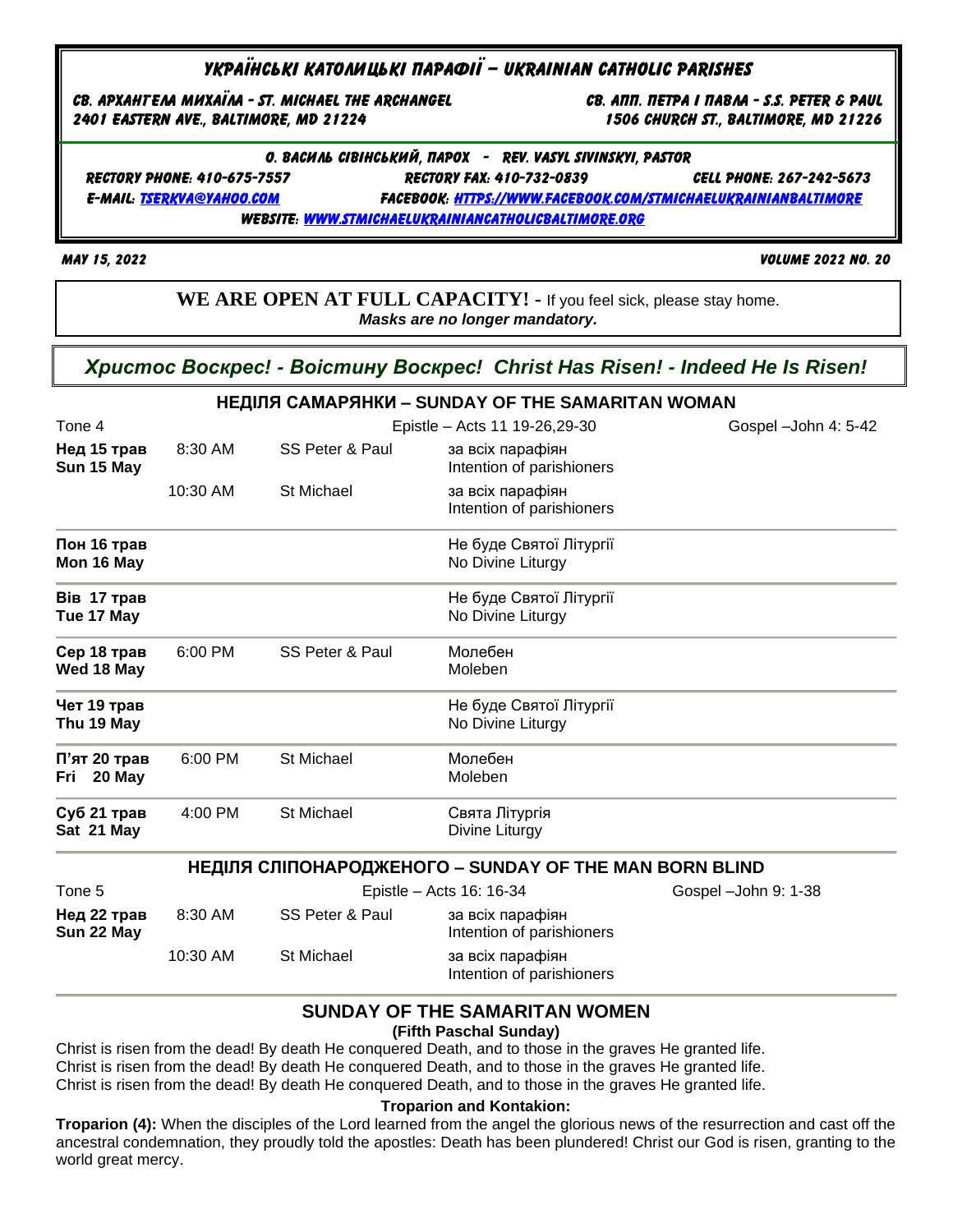**Troparion (8):** When the Paschal Feast is half completed, quench my thirsty soul with the waters of devotion; for You, O Savior, have announced to all: Let him who is thirsty come to Me and drink. O Christ our God, Source of our life, glory be to You!

Glory be to the Father, and to the Son, and to the Holy Spirit.

**Kontakion (8):** When the Samaritan woman came to the well with faith, she beheld You, O Water of Wisdom. You allowed her to drink in abundance and glorified her eternally, for she inherited the heavenly kingdom.

Now and for ever and ever: Amen.

**Kontakion (4):** O Christ God, Creator and Lord of all, when the Paschal Feast was half completed, You told those present: Come and draw the water of immortality. Let us, therefore, adore You and cry out with faith: Grant us Your goodness, for You are the Source of our Life!

### **Prokimenon:**

**Prokimenon (4):** How great are Your works, O Lord; You have made all things in wisdom.

**Verse:** Bless the Lord, O my soul; O Lord my God, You are exceedingly great.

**Prokimenon (4):** How great are Your works, O Lord; You have made all things in wisdom.

#### **Epistle:**

## Reading of the Acts of the Holy Apostles. **(Acts 11,19-26;29-30)**

In those days, those who had been scattered by the persecution that arose because of Stephen went as far as Phoenicia, Cyprus, and Antioch, preaching the word to no one but Jews. There were some Cypriots and Cyrenians among them, however, who came to Antioch and began to speak to the Greeks as well, proclaiming the Lord Jesus. The hand of the Lord was with them and a great number who believed turned to the Lord. The news about them reached the ears of the church in Jerusalem, and they sent Barnabas [to go] to Antioch. When he arrived and saw the grace of God, he rejoiced and encouraged them all to remain faithful to the Lord in firmness of heart, for he was a good man, filled with the holy Spirit and faith. And a large number of people was added to the Lord. Then he went to Tarsus to look for Saul, and when he had found him he brought him to Antioch. For a whole year they met with the church and taught a large number of people, and it was in Antioch that the disciples were first called Christians. So the disciples determined that, according to ability, each should send relief to the brothers who lived in Judea. This they did, sending it to the presbyters in care of Barnabas and Saul.

#### **Alleluia Verses:**

**Verse (4):** Poise yourself and advance in triumph and reign in the cause of truth, and meekness, and justice. Alleluia, Alleluia, Alleluia.

**Verse (4):** You have loved justice and hated iniquity. Alleluia, Alleluia, Alleluia.

### **Gospel: (Jn 4,5-42)**

At that time, Jesus came to a town of Samaria called Sychar, near the plot of land that Jacob had given to his son Joseph. Jacob's well was there. Jesus, tired from his journey, sat down there at the well. It was about noon. A woman of Samaria came to draw water. Jesus said to her, "Give me a drink." His disciples had gone into the town to buy food. The Samaritan woman said to him, "How can you, a Jew, ask me, a Samaritan woman, for a drink?" (For Jews use nothing in common with Samaritans.) Jesus answered and said to her, "If you knew the gift of God and who is saying to you, 'Give me a drink,' you would have asked him and he would have given you living water." [The woman] said to him, "Sir, you do not even have a bucket and the cistern is deep; where then can you get this living water? Are you greater than our father Jacob, who gave us this cistern and drank from it himself with his children and his flocks?" Jesus answered and said to her, "Everyone who drinks this water will be thirsty again; but whoever drinks the water I shall give will never thirst; the water I shall give will become in him a spring of water welling up to eternal life." The woman said to him, "Sir, give me this water, so that I may not be thirsty or have to keep coming here to draw water." Jesus said to her, "Go call your husband and come back." The woman answered and said to him, "I do not have a husband." Jesus answered her, "You are right in saying, 'I do not have a husband.' For you have had five husbands, and the one you have now is not your husband. What you have said is true." The woman said to him, "Sir, I can see that you are a prophet. Our ancestors worshiped on this mountain; but you people say that the place to worship is in Jerusalem." Jesus said to her, "Believe me, women, the hour is coming when you will worship the Father neither on this mountain nor in Jerusalem. You people worship what you do not understand; we worship what we understand, because salvation is from the Jews. But the hour is coming, and is now here, when true worshipers will worship the Father in Spirit and truth; and indeed the Father seeks such people to worship him. God is Spirit, and those who worship him must worship in Spirit and truth." The woman said to him, "I know that the Messiah is coming, the one called the Anointed; when he comes, he will tell us everything." Jesus said to her, "I am he, the one who is speaking with you." At that moment his disciples returned, and were amazed that he was talking with a woman, but still no one said, "What are you looking for?" or "Why are you talking with her?" The woman left her water jar and went into the town and said to the people, "Come see a man who told me everything I have done. Could he possibly be the Messiah?" They went out of the town and came to him. Meanwhile, the disciples urged him, "Rabbi, eat." But he said to them, "I have food to eat of which you do not know." So the disciples said to one another, "Could someone have brought him something to eat?" Jesus said to them, "My food is to do the will of the one who sent me and to finish his work. Do you not say, 'In four months the harvest will be here?' I tell you, look up and see the fields ripe for the harvest. The reaper is already receiving his payment and gathering crops for eternal life, so that the sower and reaper can rejoice together. For here the saying is verified that 'One sows and another reaps.' I sent you to reap what you have not worked for; others have done the work, and you are sharing the fruits of their work." Many of the Samaritans of that town began to believe in him because of the word of the woman who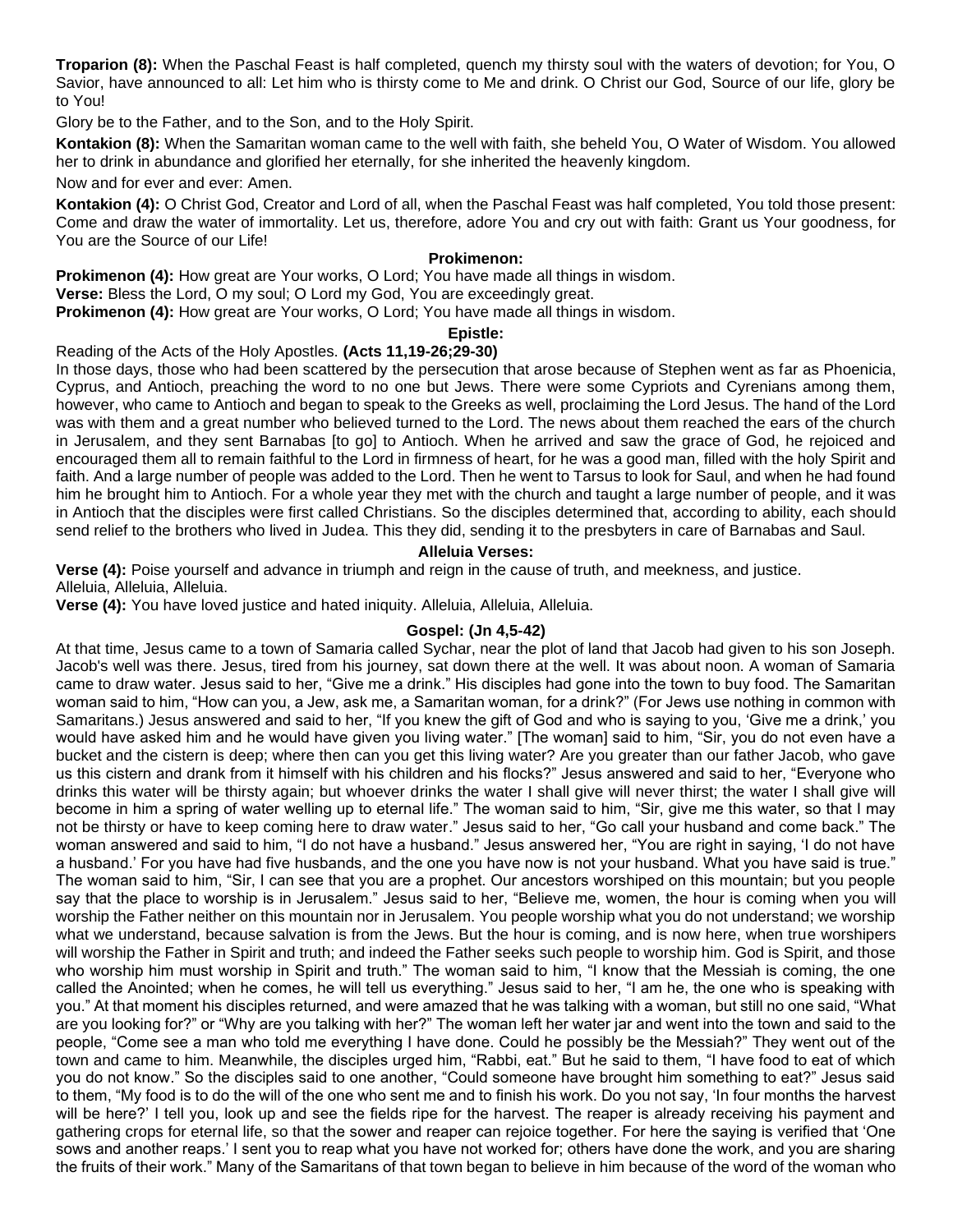testified, "He told me everything I have done." When the Samaritans came to him, they invited him to stay with them; and he stayed there two days. Many more began to believe in him because of his word, and they said to the woman, "We no longer believe because of your word; for we have heard for ourselves, and we know that this is truly the savior of the world."

# **It is truly right… (Or the Hirmos of the Feast):**

The angel exclaimed to her, full of grace: Rejoice, O pure virgin, again I say: Rejoice! Your Son is risen from the grave on the third day and has raised the dead. Let all nations rejoice. Shine in splendor, O new Jerusalem! For the glory of the Lord is risen upon you. Sing with joy and rejoice, O Zion sing. And you, pure Mother of God, rejoice in the resurrection of your Son.

#### **Communion Verse:**

Receive the Body of Christ! Drink the Source of immortality. Praise the Lord from the heavens; praise Him in the highest. Alleluia, Alleluia, Alleluia.

### **Blessed is He Who Comes:**

Christ is risen from the dead! By death He conquered Death, and to those in the graves He granted life.

#### **We have seen the true light:**

Christ is risen from the dead! By death He conquered Death, and to those in the graves He granted life.

#### **May our mouths be filled:**

Christ is risen from the dead! By death He conquered Death, and to those in the graves He granted life. Christ is risen from the dead! By death He conquered Death, and to those in the graves He granted life. Christ is risen from the dead! By death He conquered Death, and to those in the graves He granted life.

### **Blessed be the name of the Lord:**

Christ is risen from the dead! By death He conquered Death, and to those in the graves He granted life. Christ is risen from the dead! By death He conquered Death, and to those in the graves He granted life. Christ is risen from the dead! By death He conquered Death, and to those in the graves He granted life.

#### **Glory and Now:**

Christ is risen from the dead! By death He conquered Death, and to those in the graves He granted life. Lord, have mercy. Lord, have mercy. Lord, have mercy. Give the blessing.

# **НЕДІЛЯ САМАРЯНКИ**

Христос воскрес із мертвих, смертю смерть подолав, і тим, що в гробах, життя дарував. Христос воскрес із мертвих, смертю смерть подолав, і тим, що в гробах, життя дарував.

Христос воскрес із мертвих, смертю смерть подолав, і тим, що в гробах, життя дарував.

### **Тропарі і Кондаки:**

**Тропар (4):** Світлу про воскресіння розповідь від ангела почувши і від прадідного засуду звільнившись, Господні учениці, радіючи, казали апостолам: Здолана смерть, воскрес Христос Бог, що дає світові велику милість.

**Тропар (8):** Коли настала половина свята, дай, Спасе, напитись спраглій душі моїй води побожности, бо Ти до всіх промовив: хто спраглий, нехай іде до Мене і п'є. Джерело життя нашого, Христе Боже, - Слава Тобі!

Слава Отцю, і Сину, і Святому Духові.

**Кондак (8):** З вірою перейшовши до криниці, самарянка бачила Тебе - Воду премудросте, напившись її вдосталь, завждиславна, повіки успадкувала царство небесне.

І нині, і повсякчас, і на віки вічні. Амінь.

**Кондак (4):** Коли настала половина законного свята, Ти, Христе Боже, Творче всього і Владико, мовив до присутніх: Прийдіть і зачерпніть воду безсмертя! Тому ми припадаємо до Тебе і з вірою взиваємо: Даруй нам щедроти Свої, бо Ти - Джерело життя нашого.

### **Прокімен:**

**Прокімен (4):** Які величні діла Твої, Господи! Все премудро створив Ти. **Стих:** Благослови, душе моя, Господа! Господи, Боже мій, Ти вельми великий. **Прокімен (4):** Які величні діла Твої, Господи! Все премудро створив Ти.

#### **Апостол:**

Діянь святих апостолів читання. **(Ді 11,19-26;29-30)**

Тими днями, ті ж, що були розсипалися через гоніння з приводу Стефана, досягли аж до Фінікії, Кіпру та Антіохії, нікому не проповідуючи слова, крім юдеїв. Були ж між ними деякі мужі з Кіпру та з Кирени, які прийшли в Антіохію та промовляли й до греків, благовіствуючи їм Господа Ісуса. Рука Господня була з ними, і велике число було тих, що увірували й навернулись до Господа. Чутка про це дійшла до вух церкви, що в Єрусалимі, і вони вислали Варнаву в Антіохію. Коли він прийшов і побачив ласку Божу, зрадів і підбадьорив усіх триматися Господа рішучим серцем, бо він був чоловік добрий, повний Святого Духа та віри. І пристало багато людей до Господа. Тоді (Варнава) вирушив у Тарс розшукати Савла і, знайшовши, привів того в Антіохію. Вони збирались цілий рік у церкві й силу людей навчили. В Антіохії вперше учнів називано християнами. Тож учні, кожний з них по спромозі, ухвалили послати братам, що жили в Юдеї, допомогу; що й зробили, пославши її старшим через руки Варнави і Савла.

#### **Апостольські Стих (Алилуя):**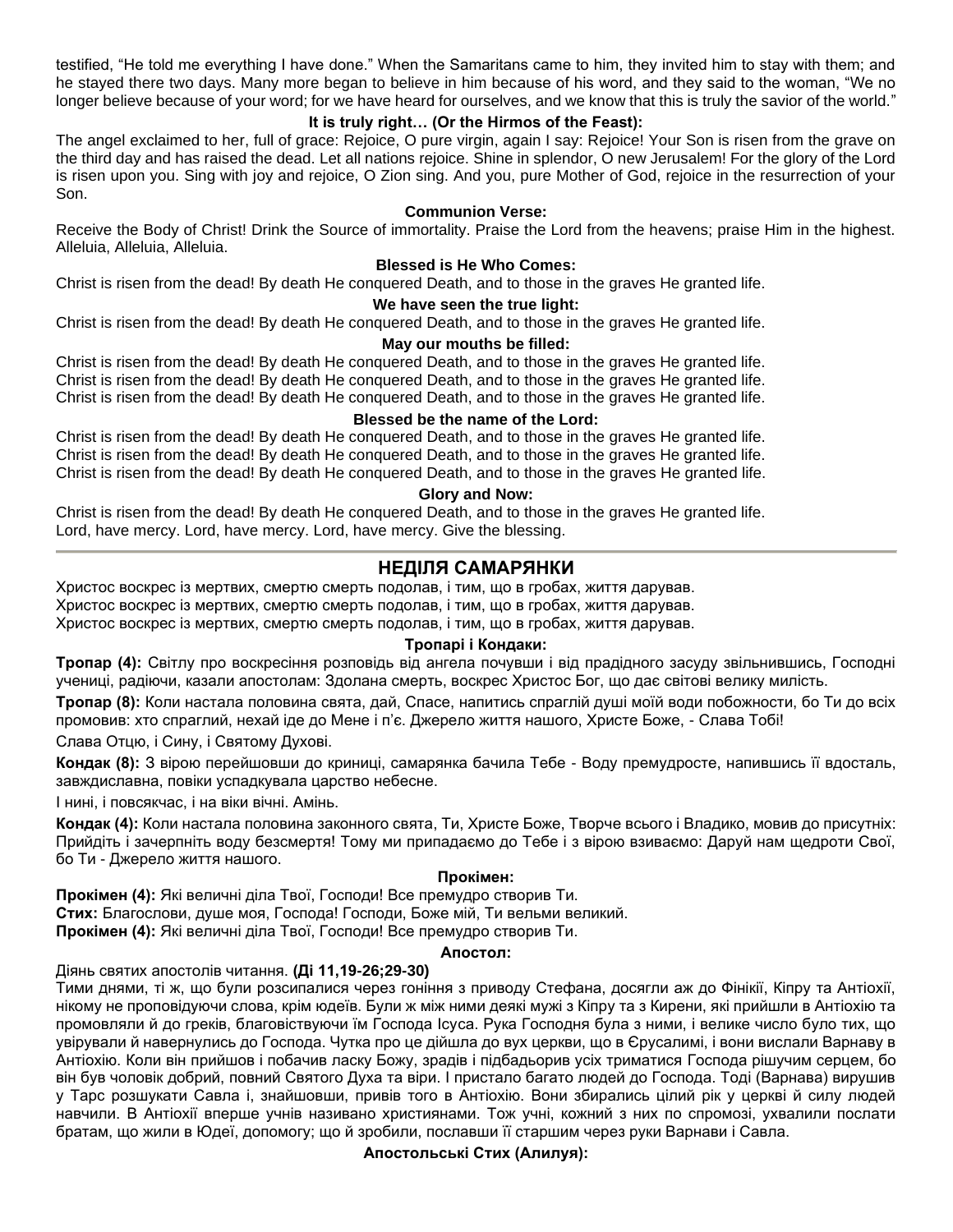**Стих (4):** Натягни лук і наступай, і пануй істини ради, лагідности і справедливости. Алилуя, алилуя, алилуя. **Стих (4):** Ти полюбив правду і зненавидів беззаконня. Алилуя, алилуя, алилуя.

#### **Євангелія: (Ів 4,5-42)**

Того часу, прибув Ісус до одного міста в Самарії, яке називається Сихар, неподалеку поля, наданого Яковом синові своєму Йосифові. Там і криниця Якова була. Натомився з дороги Ісус, тож і присів біля криниці; було ж під шосту годину. Надходить же жінка з Самарії воду взяти. Ісус до неї каже: "Дай мені напитися." Учні ж його пішли були до міста харчів купити. Отож каже до нього жінка самарянка: "Юдей єси, а просиш напитися в мене, жінки самарянки?" Не мають бо зносин юдеї з самарянами. Ісус у відповідь сказав до неї: "Була б ти відала про дар Божий, і - хто той, що каже тобі: Дай мені напитися, - то попросила б сама в нього, а він дав би тобі води живої." Мовить до нього жінка: "Ти й зачерпнути не маєш чим, пане, а й криниця глибока, - то звідкіля б у тебе вода жива? Чи більший ти за батька нашого Якова, що дав нам криницю оцю, і сам пив з неї, а й сини його ще й товар його?" А Ісус їй у відповідь: "Кожен, хто оту воду п'є, знову захоче пити. Той же, хто нап'ється води, якої дам йому я, - не матиме спраги повіки. Вода бо, що дам йому я, стане в ньому джерелом такої води, яка струмує в життя вічне." Говорить до нього жінка: "То дай мені, пане, тієї води, щоб не мала я більше вже спраги та й не ходила сюди черпати." "Піди ж, - мовить до неї, позви чоловіка свого та й повертайся сюди." Озвалася жінка та й каже йому: "Нема в мене чоловіка." "Добре єси мовила: - відрік їй, - Не маю чоловіка! П'ятьох бо мала єси чоловіків, та й той, що тепер у тебе, - не чоловік він тобі. Правду мовила єси." А жінка й каже до нього: "Бачу, пане, - пророк ти. Батьки наші на оцій горі поклонялися, ви ж говорите - в Єрусалимі, мовляв місце, де поклонятися треба." Ісус до неї: "Повір мені, жінко, - час надходить, коли ані на оцій горі, ані в Єрусалимі будете ви поклонятися Отцеві. Поклоняєтесь ви, не знавши кому. А ми поклоняємося, знавши кому. Від юдеїв бо й спасіння. Та надійде час, - ба, вже й тепер він, - що справжні поклонники Отцеві кланятимуться: у дусі й правді. А таких поклонників і шукає собі Отець. Бог - Дух. Ті, що йому поклоняються, повинні в дусі й правді поклонятися." Жінка й каже до нього: "Відаю, що має прийти Месія, чи то Христос. Прийде, то все і звістить нам." А Ісус їй: "То я, що говорю з тобою." Тоді надійшли його учні і дивувалися, що розмовляє він з жінкою. Не спитав однак ані один: "Чого хочеш від неї, - або: Чому розмовляєш із нею?" Жінка ж покинула свій глечик, побігла в місто й каже людям: "Ідіть но подивіться на чоловіка, що сказав мені все, що я робила. Чи, бува, не Христос він?" І вийшли з міста подивитися на нього. А учні тим часом заходилися просити його, кажучи: "Їж лишень, Учителю." Він же їм: "Їстиму я їжу, не знану вам." Учні тоді заговорили один до одного: "Може хтось йому приніс їсти!" "Їжа моя, - каже до них Ісус, - волю чинити того, хто послав мене, і діло його вивершити. Чи ви ж не кажете: Ще чотири місяці і жнива настануть. А я вам кажу: Підведіть очі ваші та погляньте на ниви, - вони вже для жнив доспіли. Вже і жнець бере свою нагороду, плоди збирає для життя вічного, - щоб сіяч із женцем укупі раділи. Правильна й приказка до цього: Один сіє, а жне хтось інакший. Послав же я і вас те жати, коло чого ви не трудилися, інші трудилися, ви ж у їхню працю вступили." Численні ж самаряни з того міста увірували в нього з-за слів жінки, яка посвідчила: "Сказав мені все, що я робила." Тож коли прийшли до нього самаряни, то просили, щоб лишився в них. Він і лишився на два дні там. Та й багато більше увірували з-за його слова. Жінці ж вони сказали: "Віруємо не з-за самого твого оповідання - самі бо чули й знаємо, що направду він - світу Спаситель."

#### **Достойно:**

Ангел звістив Благодатній: Чиста Діво, радуйся! І знову кажу: Радуйся! Твій син воскрес на третій день із гробу, і мертвих воскресив. Люди, веселіться! Світися, світися, новий Єрусалиме! Слава бо Господня на тобі засяяла! Радій нині і веселися, Сіоне, а ти, чиста Богородице, втішайся воскресінням Сина твого.

#### **Причасний Стих:**

Тіло Христове прийміть, джерела безсмертного споживіть. Хваліте Господа з небес, хваліте Його на висотах. Алилуя, алилуя, алилуя.

#### **Благословенний:**

Христос воскрес із мертвих, смертю смерть подолав, і тим, що в гробах, життя дарував.

#### **Ми бачили світло:**

Христос воскрес із мертвих, смертю смерть подолав, і тим, що в гробах, життя дарував.

#### **Нехай сповняться уста наші:**

Христос воскрес із мертвих, смертю смерть подолав, і тим, що в гробах, життя дарував. Христос воскрес із мертвих, смертю смерть подолав, і тим, що в гробах, життя дарував. Христос воскрес із мертвих, смертю смерть подолав, і тим, що в гробах, життя дарував.

#### **Нехай буде ім'я Господнє:**

Христос воскрес із мертвих, смертю смерть подолав, і тим, що в гробах, життя дарував. Христос воскрес із мертвих, смертю смерть подолав, і тим, що в гробах, життя дарував. Христос воскрес із мертвих, смертю смерть подолав, і тим, що в гробах, життя дарував.

#### **Слава і нині:**

Христос воскрес із мертвих, смертю смерть подолав, і тим, що в гробах, життя дарував. Господи, помилуй. Господи, помилуй. Господи, помилуй. Благослови.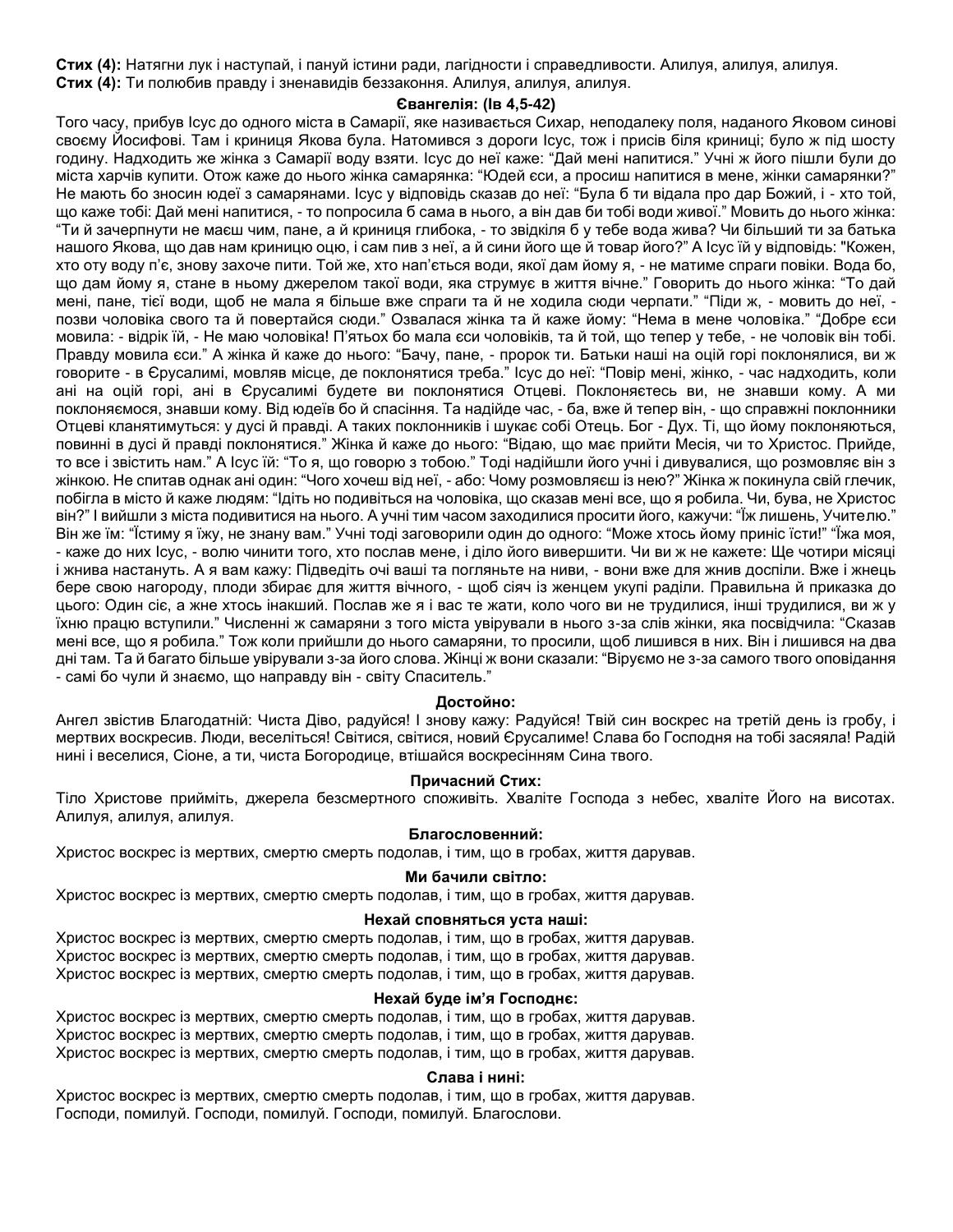Dear parishioners of both parishes - St Michael and SS Peter & Paul - please send your email addresses to [SMUCC.MD@gmail.com,](mailto:SMUCC.MD@gmail.com) so we can send you any important information and updates as soon as possible. Please also visit the parish website <https://www.stmichaelukrainiancatholicbaltimore.org/> for any updates.

- **Просимо молитися за хворих та парафіян похилого віку: We ask that you remember our sick and aged parishioners in your prayers:** Our prayer list of the sick or elderly of our parishes**: Stephen Chorney, Ihor Gawdiak, Oksana Koropeckyj, Taisa Korz, Teodor Kuzmiw, Marika Poliszczuk, Anna Semak, Roma Stafford and Maria Wernyj**. If you know of someone *who should be on this list, should be visited by Father, needs assistance or care visits, please contact Fr Vasyl with the name of the individual*. Our prayer for the sick and the aged is truly helpful and comforting. In your Christian Charity, kindly remember our sick and elderly parishioners in your prayers and perhaps a card or note. **Просимо повідомити отця якщо хтось є хворий, немічний, потребує допомогу або відвідини.**
- St Michael Cemetery Administrator Stephen Humeniuk 410-967-0501 or email [ukisteve@aol.com.](mailto:ukisteve@aol.com)
- St Michael's Financial Advisors can be contacted at: John Wojtowycz- [jswojo64@gmail.com](mailto:jswojo64@gmail.com) or 443-223-9220; Ihor Remsky- 443-835-7194 or Stephen Chorney-443-520-7290 or [schorney@comcast.net](mailto:schorney@comcast.net)

з любов'ю в Христі, о. Василь Yours in Christ – Father Vasyl

#### **Збірка в церкві св. Апп Петра і Павла – Collection SS Peter & Paul**

**Збірка - Collection for May 08, 2022 was \$169; (mail/church collection - \$169; e-offering - \$0)**

**Збірка в церкві св. Арх. Михаїла - Collection St Michael**

**Збірка - Collection for May 08, 2022 was \$739; Pyrohy Sales - \$44; Sviachene - \$560;**

**Cemetery Donations - \$0** (outside of church collection envelopes) **Total collected to-date \$4,867.00**

**Humanitarian Aid for Ukraine - \$1,795 Total collected to-date \$134,627.04**

We are truly humbled by the generous outpouring of support not only for our Parish but for the Humanitarian relief effort for our brothers and sisters in Ukraine!

**If you give online, we post the amount to the Sunday after it is deposited to the account. There is a delay.**

We are sincerely grateful for your donations, contributed to the glory of God and for the good of our parishes. Щиро дякуємо за Ваші пожертви на славу Божу і для добра наших парафій.

Stay connected with your parish family: website <https://www.stmichaelukrainiancatholicbaltimore.org/> Visit the church facebook page <https://www.facebook.com/stmichaelukrainianbaltimore/>

# **PLEASE CONTINUE TO PRAY FOR OUR BROTHERS AND SISTERS IN UKRAINE AS THEY PUSH BACK AGAINST PUTIN'S FORCES.**

**SLAVA UKRAINI – HEROYAM SLAVA! GLORY TO UKRAINE – GLORY TO ITS HEROES!**

**ПРОСИМ ПАРАФІЯН МОЛИТИСЬ ЗА УКРАЇНУ! СЛАВА УКРАЇНІ! - ГЕРОЯМ СЛАВА!**

# **БОГОСЛУЖЕНЬ ПІД ЧАС ПАСХИ - SCHEDULE FOR EASTER SEASON ВОЗНЕСІННЯ – ASCENSION**

| Чет 26 трав<br>Thu 26 May | $9:00$ AM | SS Peter & Paul   | Свята Літургія<br>Divine Liturgy |
|---------------------------|-----------|-------------------|----------------------------------|
|                           | 10:30 AM  | <b>St Michael</b> | Свята Літургія<br>Divine Liturgy |

# **ЗІСЛАННЯ СВЯТОГО ДУХА – PENTECOST SUNDAY**

**Нед 05 чер** 1:00 PM на цвинтарі церкви св. Арх. Михаїла**-**Панахида за всіх **Sun 05 Jun** померлих парафіян і благословення поодиноких гробів St Michael's Cemetery Visitation - General Panakhyda and blessing of individual graves

 **(mail/church collection- \$1,273; e-offering - \$70)**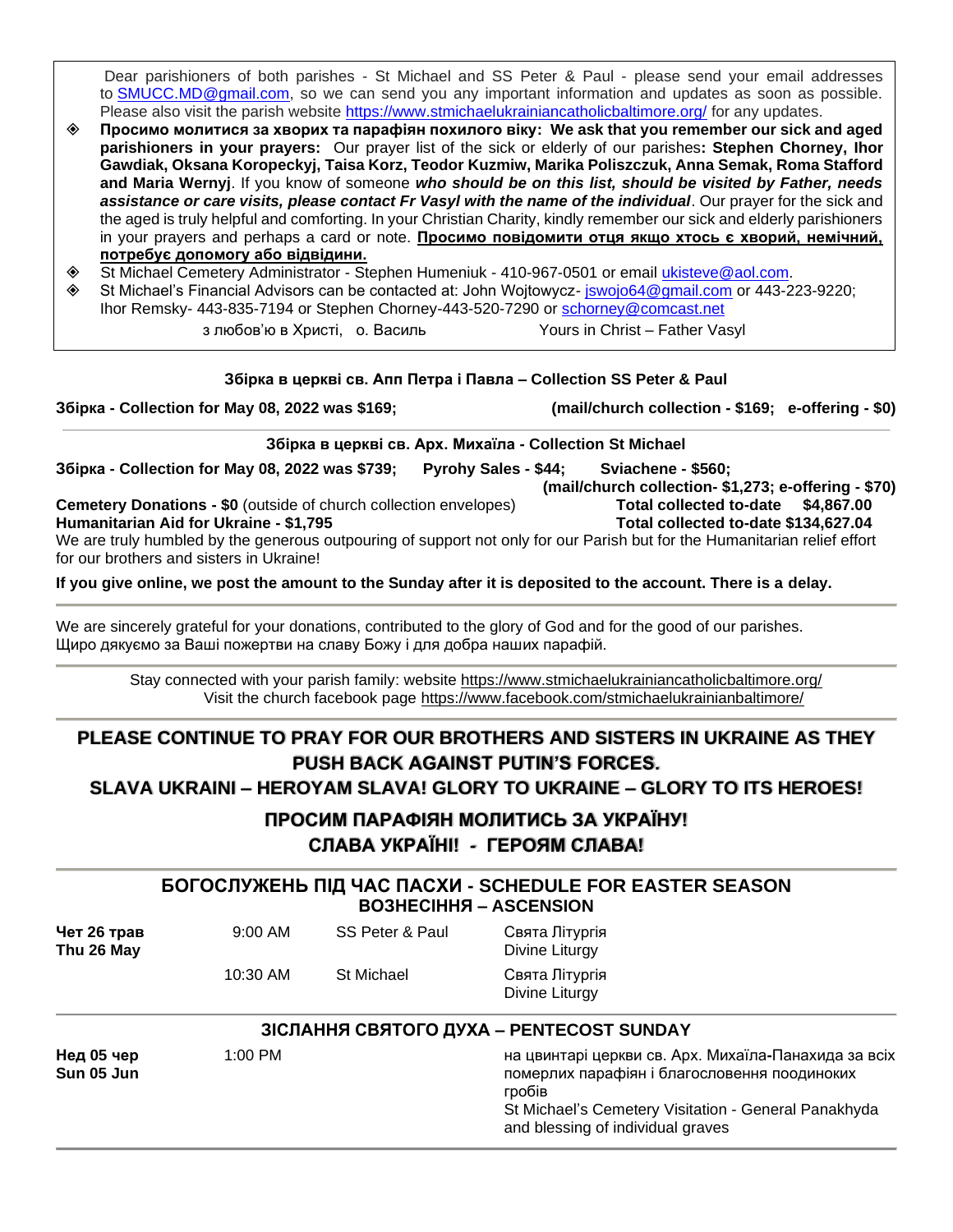# ГОСПОДИ, БОЖЕ НАШ,

**МОЛИТВА ЗА** 

KPAÏN

**PATTESK HISPONE** 

ВЕЛИКИЙ І ВСЕСИЛЬНИЙ, МИ ГРІШНІ ДІТИ ТВОЇ, ЗВЕРТАЄМОСЯ ДО ТЕБЕ У ПОКОРІ СЕРДЕЦЬ НАШИХ І НИЗЬКО СХИЛЯЄМО ГОЛОВИ НАШІ ПЕРЕД ТОБОЮ. БЛАГАЄМО ТЕБЕ ЗА БЕЗМЕЖНЕ МИЛОСЕРДЯ ТА ЩЕДРІ БЛАГОСЛОВЕННЯ ДЛЯ НАРОДУ - ЛЮДЕЙ - УКРАЇНИ, У ЦІ ДНІ ВЕЛИКОЇ НЕБЕЗПЕКИ ДЛЯ ЇХ МИРНОГО ЖИТТЯ І ДОБРОБУТУ.

О ГОСПОДИ, НАШИМ БРАТАМ І СЕСТРАМ, ЗНОВУ ЗАГРОЖУЮТЬ АГРЕСОРИ, ЯКІ БАЧАТЬ У НИХ ЛИШЕ ПРОСТУ ПЕРЕШКОДУ, ЩО ПЕРЕГОРОДЖУЄ ШЛЯХ ДО ПОВНОГО ПАНУВАННЯ НАД ДОРОГОЦІННОЮ ЗЕМЛЕЮ ТА РЕСУРСАМИ УКРАЇНИ. ЗМІЦНИ ЛЮДЕЙ, У ЧАСІ ЦІЄЇ ВЕЛИКОЇ НЕБЕЗПЕКИ, ЯКІ ЗВЕРТАЮТЬСЯ ДО ТЕБЕ У БЕЗМІРНО ГЛИБОКІЙ ВІРІ, ДОВІРІ ТА ЛЮБОВІ, ЯКІ ВОНИ ПЛЕКАЛИ ДО ТЕБЕ УСЕ СВОЄ ЖИТТЯ. ЗІШЛИ ГОСПОДИ, СВОЇХ НЕБЕСНИХ АНГЕЛІВ, ЯКИМИ КЕРУЄ ПОКРОВИТЕЛЬ МІСТА КИЄВА АРХІСТРАТИГ МИХАЇЛ, ЩОБ ВИКОРІНИТИ БАЖАННЯ АГРЕСОРА ЗНИЩИТИ НАШ НАРОД.

ДАРУЙ ГОСПОДИ, ЄДНІСТЬ РОЗУМУ, СЕРЦЯ І ДУШІ ВСІМ ДЕРЖАВНИМ ЛІДЕРАМ І ТИМ, КОМУ ВОНИ СЛУЖАТЬ. ОБ'ЄДНАЙ ЇХ УСІХ В ОДНУ ВЕЛИКУ ХРИСТИЯНСЬКУ РОДИНУ, ЩОБ ВОНИ РАЗОМ, ЯК БРАТИ І СЕСТРИ, ПРОСЛАВЛЯЛИ ТВОЄ ВЕЛИЧНЕ ІМ'Я - БОГА В СВЯТІЙ ТРОЙЦІ - ОТЦЯ, СИНА І СВЯТОГО ДУХА, НИНІ І ПОВСЯКЧАС, І НА ВІКИ ВІЧНІ.

AMIH<sub>b</sub>.

976. 1 1 2 2 1 19 2